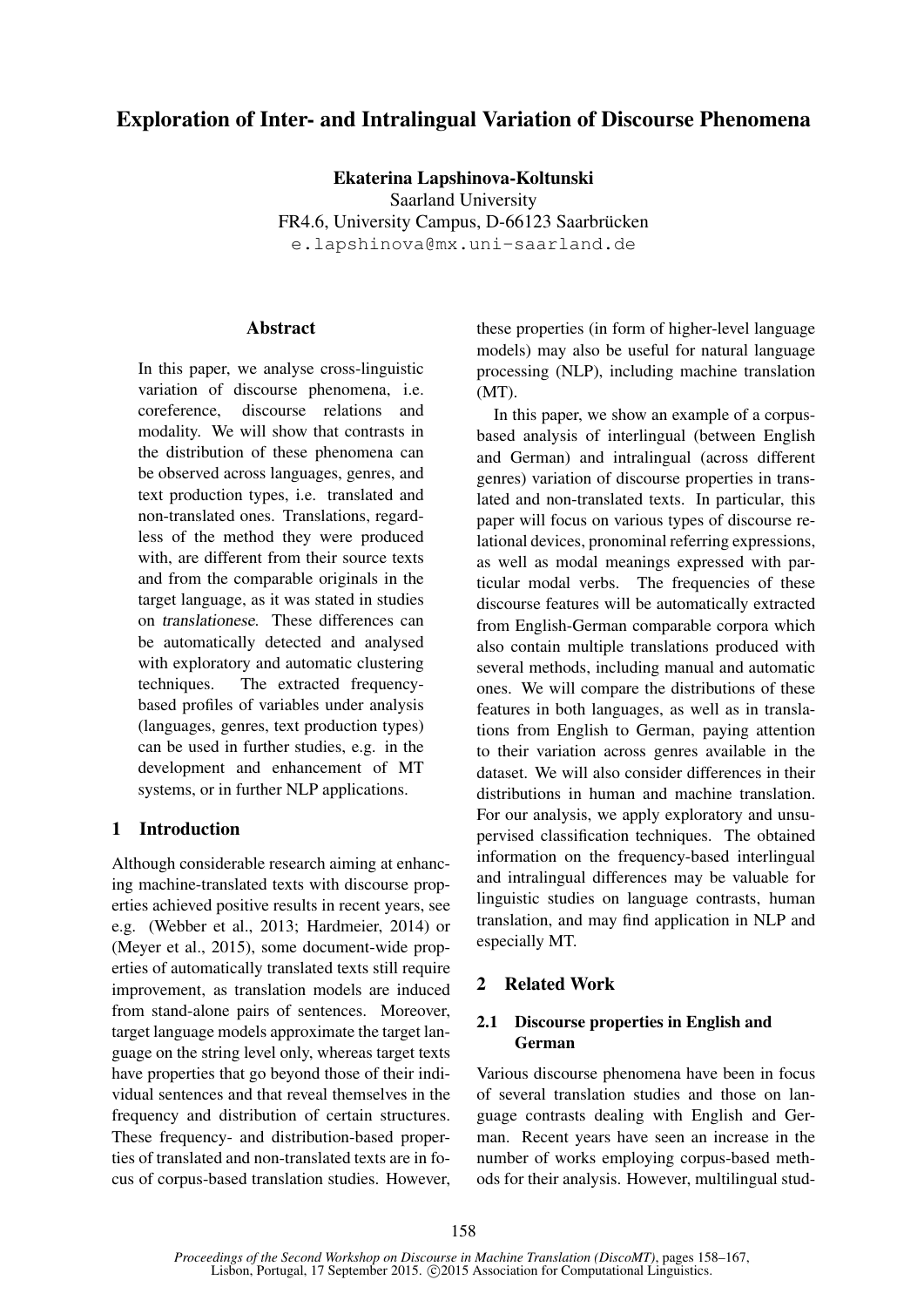ies are mostly concerned with individual phenomena in particular genres, see e.g. (Bührig and House, 2004) for particular cohesive conjunctions or adverbs in prepared speeches, (Zinsmeister et al., 2012) for abstract anaphora in parliament debates, and (Taboada and Gómez-González, 2012) for particular coherence relations. The latter, however, considers two modes: spoken and written, and states that the differences between modes are more prominent than between languages. Kunz and Lapshinova-Koltunski (2015) and Kunz et al. (2015) show that distributions of different discourse phenomena are not only mode- but also genre-dependent. The authors show this for a number of textual phenomena, analysing structural and functional subtypes of coreference, substitution, discourse connectives and ellipsis. Their dataset includes several genres, and they are able to identify contrasts and commonalities across languages (English and German) and genres with respect to the subtypes of all textual phenomena under analysis, showing that these languages differ as to the degree of variation between individual genres. Moreover, there is more variation in the realisation of discourse devices in German than English. The authors attested the main differences in terms of preferred meaning relations: a preference for explicitly realising logico-semantic relations by discourse markers and a tendency to realise relations of identity by coreference. Interestingly, similar meaning relations are realised by different subtypes of discourse phenomena in different languages and genres.

# 2.2 Discourse properties in human and machine translation

Cross-lingual contrasts stated on the basis of nontranslated data are also of great importance for translation. Kunz et al. (2015) suggest preferred translation strategies on the basis of contrastive interpretations for the results of their quantitative analysis, which show that language contrasts are even more pronounced if we compare languages per genre. These contrasts exist in the features used for creating textual relations. Therefore, they suggest that, for instance, when translating popular science texts from English into German translators should more extensively use linguistic means expressing textual relations. Overall, they claim that translators should use more explicit devices translating from English into German, e.g. demonstrative pronouns should be used more often instead of personal pronouns (e.g. dies/das instead of es/it). The opposite translation strategies should be used when translating from German to English.

However, studies of translated language show that translators do not necessarily apply such strategies. For instance, Zinsmeister et al. (2012) demonstrate that translations in general tend to preserve the source language anaphor's categories, functions and positions, which results in the shining through effect (shining through of the source language preferences, see (Teich, 2003)) in both translation directions. Additionally, due to the tendency to explicate textual relations, translators tend to use more nominal coreference instead of pronominal one. Explicitation (tendency of translations to be more explicit than their sources, see (Vinay and Darbelnet, 1958) and (Blum-Kulka, 1986)) along with shining through belong to the characteristics of translated texts caused by peculiarities of translation process. A number of works on discourse connectives, e.g. (Becher, 2011; Bisiada, 2014; Meyer and Webber, 2013) and (Li et al., 2014), show implicit/explicit discourse expression divergence in both human and machine translation. There are several studies that attempt to incorporate information on discourse relations or other discourse properties into MT, see for instance, those by Le Nagard and Koehn (2010), Hardmeier and Federico (2010) and Guillou (2012), or those presented within the first DiscoMT workshop, see (Webber et al., 2013). Most of them employ parallel corpora, thus, the approximation of the target language is based on translations, which, however, possess characteristics that differ them from non-translated texts originally written in a target language, also in terms of discourse properties. This paper will consider discourse-related characteristics that differ translation from non-translated texts, and also differentiate human from machine translations.

# 3 Methodology

# 3.1 Data

As we focus on variation of discourse phenomena in English and German, as well as English-German translations, our data should contain both English-German parallel texts and non-translated comparable texts in German. Furthermore, as we are also interested in linguistic variation in terms of genre, the texts should be from different gen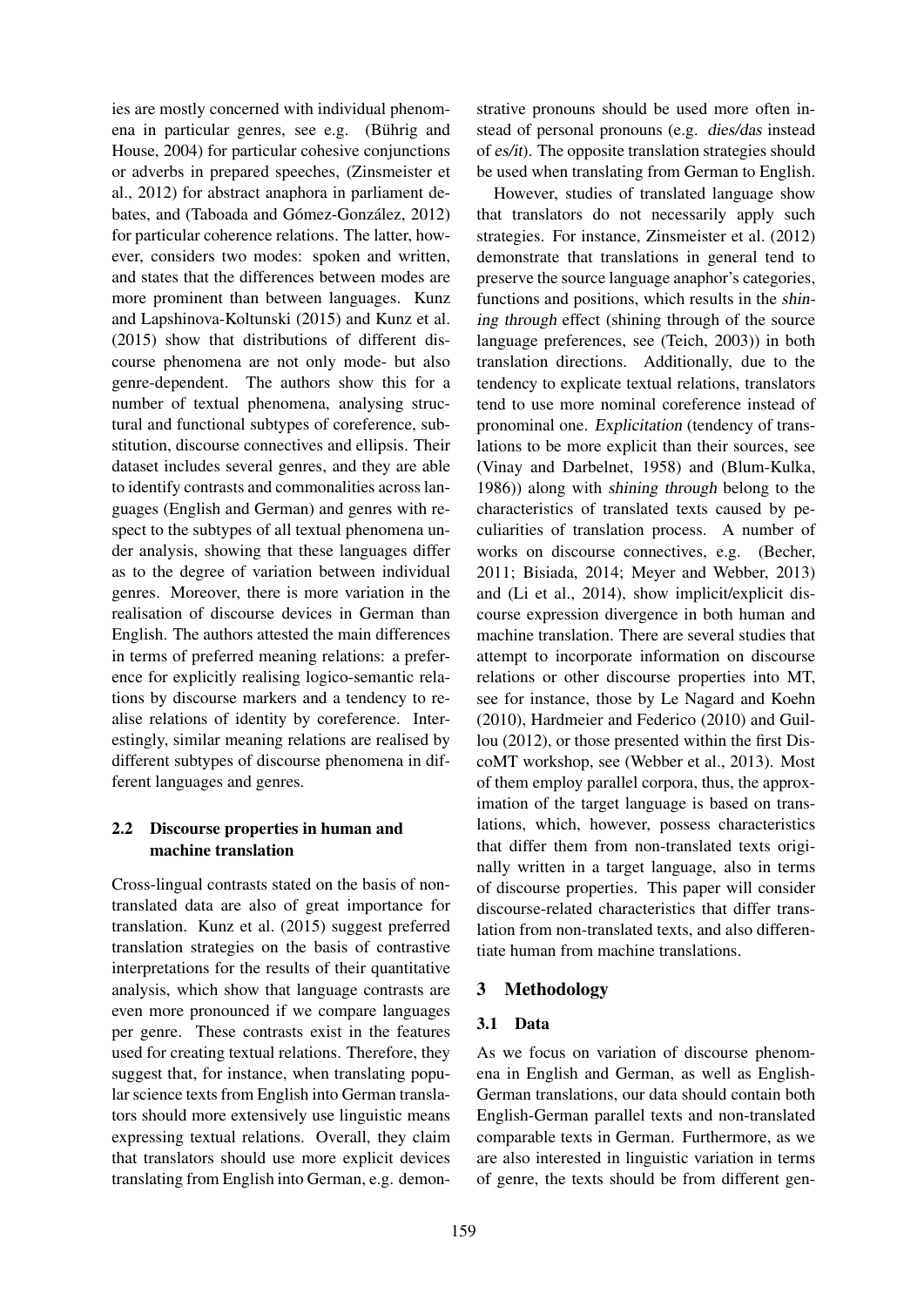res. For this reason, we had to dismiss the typical corpora used in MT, e.g. Europarl (Koehn, 2005) or TED talks, as translated texts in these resources are not comparable. The latter contains multilingual subtitles which are produced under different restrictions than those of translations. We also expect that some of the phenomena under analysis might be omitted in the subtitles, as this is recommended in the guidelines<sup>1</sup>. So, we select two corpora which contain English-German parallel and comparable texts from different genres. English and German originals (EO and GO) were extracted from CroCo (Hansen-Schirra et al., 2012), whereas German translations originate from the VARTRA corpus (Lapshinova-Koltunski, 2013), as it contains multiple translations of the CroCo English originals produced both manually and automatically (HU and MT).

The whole dataset totals 406 texts which cover seven genres: political essays (ESS), fictional texts (FIC), instruction manuals (INS), popular-scientific articles (POP), letters to shareholders (SH), prepared political speeches (SP), and tourism leaflets (TOU). The decision to include this wide range of genres is justified by the need for heterogeneous data for our experiment. The number of words per genre in comprises ca. 36 thousand tokens. We tag both English and German data with the TreeTagger tools (Schmid, 1994).

### 3.2 Feature selection

Linguistic relations between textual elements help recipients in their cognitive interpretation as to how different thematic concepts are connected. These relations are indicated by particular structures that language producers employ, e.g. grammatical items such as connectives, personal and demonstrative pronouns, substitute forms, elliptical constructions and lexical items, such as nouns, verbs and adjectives. As already mentioned in Section 1 above, we will analyse discourse relations, coreference and modality.

For discourse relations, we will analyse connectives classified according to the semantic relations they convey. Our classification is based on semantic relations defined by Halliday and Hasan (1976) and includes additive (relation of addition, e.g. and, in addition, moreover), adversative (relation

of contrast/alternative, e.g. yet, although, by contrast), causal (relation of causality/dependence, e.g. because, therefore, that's why), temporal (temporal relation between events such as after, afterwards, at the same time) and modal relations (expressing rather a pragmatic meaning, in which evaluation of the speaker is involved, e.g. unfortunately, surely).

Demonstrative and personal pronouns (such as this, that, she, his, theirs, it, etc.) will serve as triggers of coreference. We also consider distributions of general nouns, e.g. plan, case, fact, which commonly function as abstract anaphora (Zinsmeister et al., 2012). For the analysis of modality, we consider frequencies of modal verbs grouped according to the modal meanings defined by Biber et al. (1999): permission (can/could, may/might), volition (will, would, shall) and obligation (must, ought to, should, need to, have got to, suppose to).

| feature pattern | discourse property  |  |  |
|-----------------|---------------------|--|--|
| permission      |                     |  |  |
| obligation      | modality            |  |  |
| volition        |                     |  |  |
| additive        |                     |  |  |
| adversative     |                     |  |  |
| causal          | discourse relations |  |  |
| temporal        |                     |  |  |
| modal           |                     |  |  |
| general.nouns   |                     |  |  |
| perspron        | coreference         |  |  |
| dempron         |                     |  |  |

Table 1: Features under analysis

The set of 11 selected features is outlined in Table 1. The first column denotes the extracted and analysed feature patterns, the second represents the corresponding discourse property. For the extraction of the frequencies of these feature patterns, we use a number of regular expressions based on string, part-of-speech and chunk tags, as well as further constraints, e.g. position in a sentence or in a text. Frequency information is collected both per text, and per subcorpus (e.g. per genre in a certain language).

### 3.3 Methods

For our analysis, we use exploratory and also unsupervised classification (automatic clustering) techniques which will allow us to observe differences between groups of texts and subcorpora, and also to discriminate between them on the basis of discourse features described in Section 3.2.

We apply correspondence analysis (CA) (Venables and Smith, 2010; Baayen, 2008; Greenacre,

 ${}^{1}$ See  $the$  subtitling guidelines  $h \text{ttp}:$  // translations.ted.org/wiki/How\_to\_ Compress\_Subtitles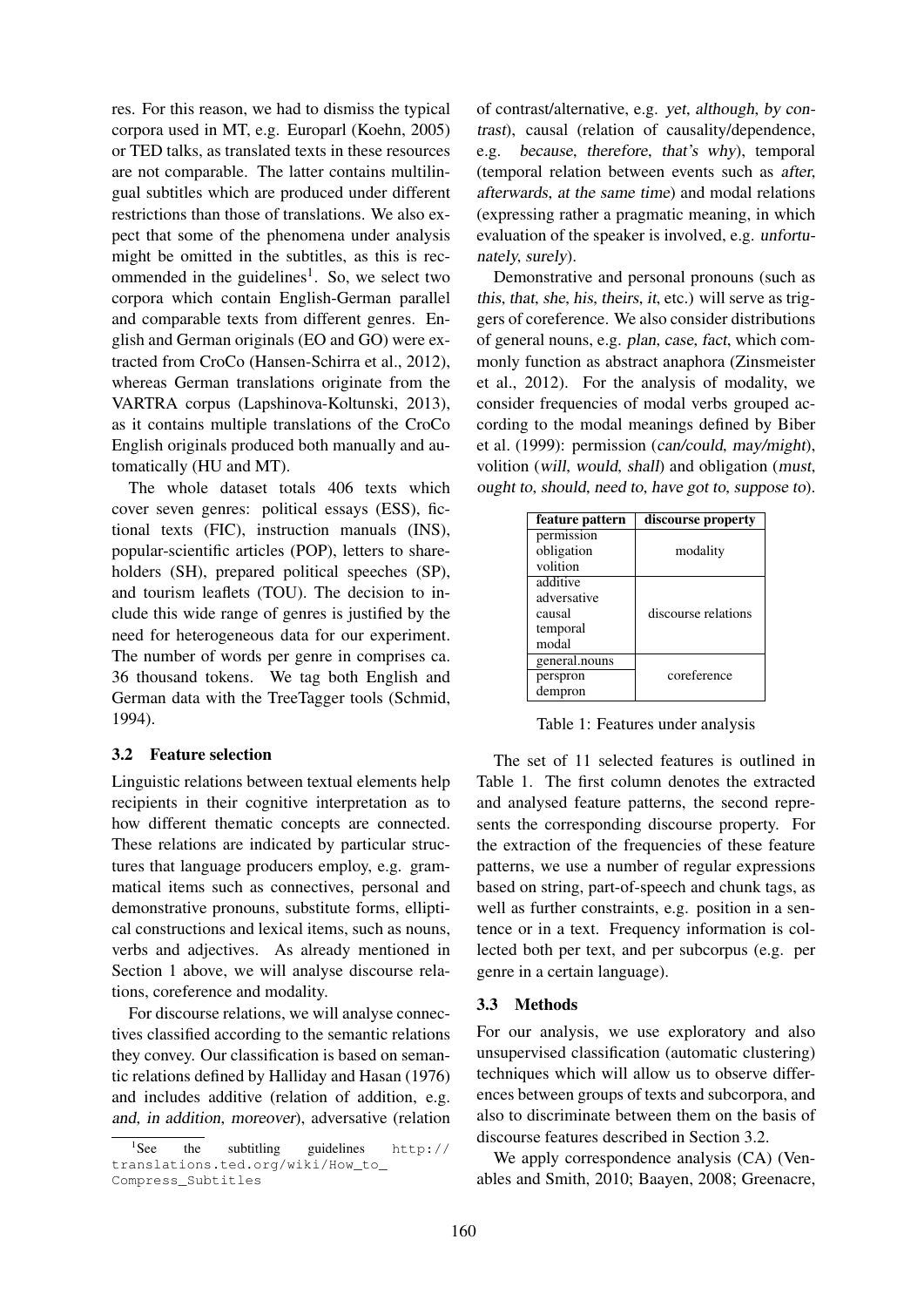2007) that is conceptually similar to principal component analysis (PCA), with the difference that the data is scaled so that rows and columns are treated equivalently. Thus, this technique will help us to see not only which variables (e.g. languages or genres) have similarities, but also possible correlation of these variables with discourse features contributing to these similarities, as distances between between dependent and independent variables are calculated. These distances are then represented in a two-dimensional map, and the larger the differences between subcorpora or texts, the further apart they are on the map. Likewise, dissimilar categories of discourse phenomena are further apart. Proximity between subcorpora and discourse features in the merged map is as good an approximation as possible of the correlation between them. In computing this low-dimensional approximation, CA transforms the correlations between rows and columns of our table into a set of uncorrelated variables, called principal axes or dimensions. These dimensions are computed in such a way that any subset of k dimensions accounts for as much variation as possible in one dimension, the first two principal axes account for as much variation as possible in two dimensions, and so on. In this way, we can identify new meaningful underlying variables, which ideally correlate with such variables as language or genre, indicating the reasons for the similarities or differences between these subcorpora. The length of the arrows in the graph indicates how pronounced a discourse feature is, see (Jenset and McGillivray, 2012) for details. The position of the points in relation to the arrows indicates the relative importance of a feature for a subcorpus. The arrows pointing in the direction of an axis indicate a high correlation with the respective dimension, and thus, a high contribution of the feature to this dimension.

The results of automatic clustering will indicate differences and similarities between the languages (English and German) and their varieties (genres). Moreover, we can also discover differences between non-translated and (manually or automatically) translated texts. We decide for unsupervised techniques, in favour of different genres contained in our data, and supervised classification performs better with single genre data, so that in a supervised scenario, we would need to perform several classification tasks. We apply hierarchical cluster analysis (HCA), see (Hothorn and Everitt, 2014) and (Everitt et al., 2011). This clustering tech-

nique is connectivity-based as its core idea is that objects are more related to nearby objects than to objects farther away. Objects, in our case texts and subcorpora, are connected to form clusters based on their distance measured here on the basis of the feature distributions. We calculate the distance by the Euclidean distance which is one of the most straightforward and generally accepted ways of computing distances between objects in a multi-dimensional space. The results of hierarchical clusters are represented graphically in a dendrogram, which is a branching diagram that represents the relationships of similarity among a group of entities. The arrangement of the branches tells us which texts/subcorpora (on leaves) are most similar to each other. The height of the branch points indicates how similar or different they are from each other. Ward's method (also called Ward's minimum variance method) is employed to perform clustering. This method minimises the total within-cluster variance after merging.

The main drawback of this technique is that the number of clusters needs to be specified in advance. Therefore, we apply a technique based on bootstrap resampling, with the help of which we are able to produce p-value-based clusters, i.e. that are highly supported by the data will have large pvalues<sup>2</sup>. The output dendrogram demonstrates two types of p-values: AU (Approximately Unbiased) p-value and BP (Bootstrap Probability) value. AU p-value, which is computed by multi-scale bootstrap resampling, is a better approximation to unbiased p-value than BP value computed by normal bootstrap resampling.

# 4 Analyses

### 4.1 Discourse properties in English and German

First, we analyse English and German nontranslated texts, to define the differences between these languages in terms of discourse properties. We perform CA on the subset of data containing originals only. In the first step, the dataset is labelled with text IDs only (e.g. EO<sub>-001</sub>, GO<sub>-010</sub>, etc.).

In Table 2, we present the Eigenvalues calculated for each dimension to assess how well our

<sup>&</sup>lt;sup>2</sup>We use pvclust() package available in the R environment (version 3.0.2; (Team, 2013)).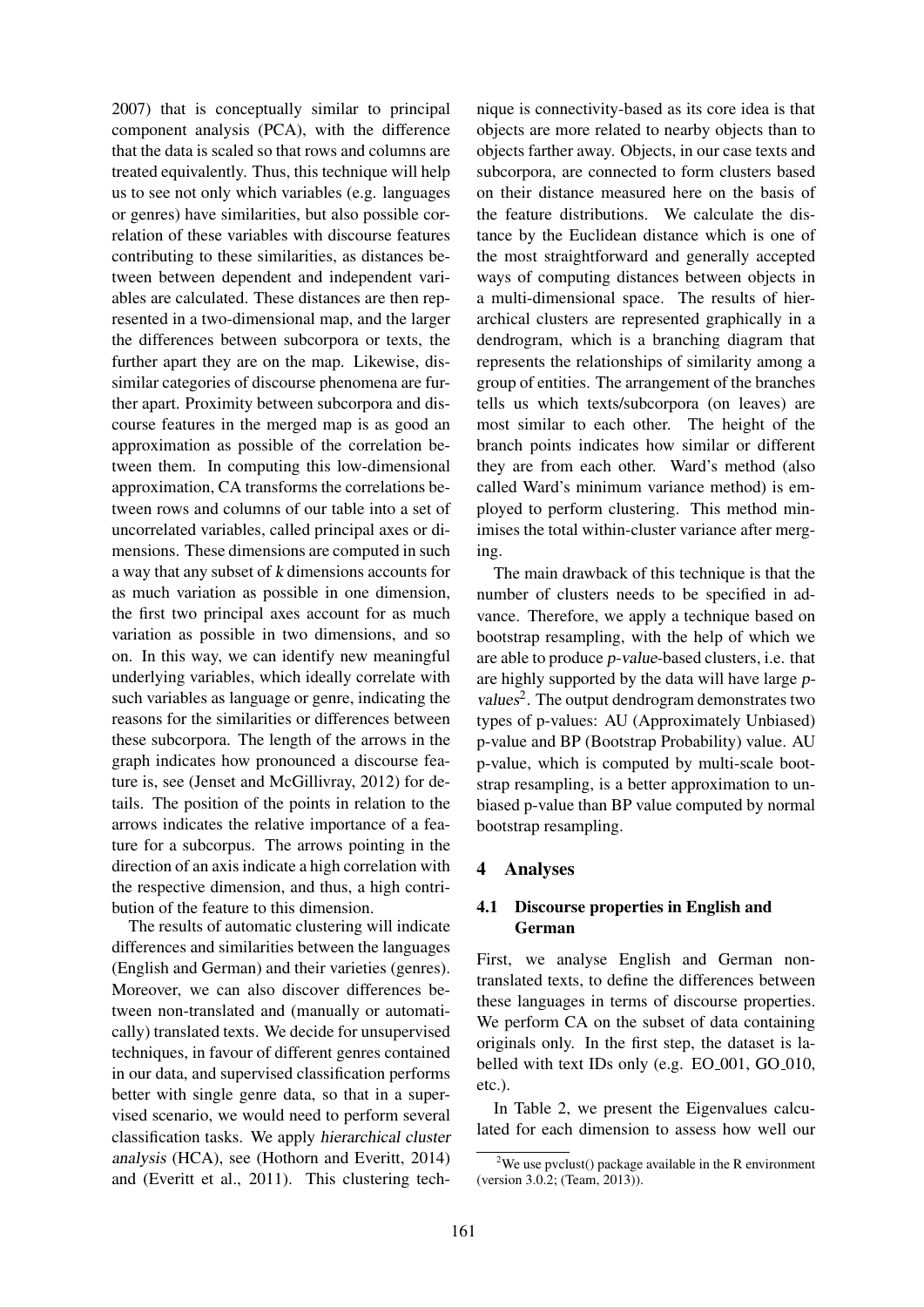

Figure 1: Variation of discourse phenomena across languages

data is represented in the graph<sup>3</sup>. The cumulative value for dimensions allow us to analyse how well our data is represented in the graph.

| dim            | value    | $\%$           | cum% |
|----------------|----------|----------------|------|
|                | 0.109830 | 47.1           | 47.1 |
| $\mathfrak{D}$ | 0.047842 | 20.5           | 67.6 |
| 3              | 0.018943 | 8 <sub>1</sub> | 75.7 |
|                |          |                |      |
| Total:         | 0.233192 | 100.0          |      |

Table 2: Contribution of dimensions for variation across languages

We plot the results in a two-dimensional graph in Figure 1, representing the first two dimensions, which explain 67.60% (cumulative value) of the data inertia. The second dimension although covering only 20,50% is also important for our analysis if we want to explain more than 50% of the data variation. The rest of inertia remain unexplained with the two-dimensional representation<sup>4</sup>.

Concerning dimension 1 (47,10% of inertia), we see a clear distinction between English and German texts (along the x-axis on the left and on the right from zero respectively). So, the distinction along this dimension reflects language contrasts in the use of particular discourse features, i.e. different types of discourse relations via connectives for German, and coreference via demonstrative pronouns, modal meaning of volition and causal logico-semantic relations for English. The assumption is that the second dimension indicates distinction between genres available in our dataset, which is not seen in the data labelled with text IDs only.

For the sake of the visualisation of results, we perform the same analyses labelling our dataset with genres, and also reducing it to subcorpora corresponding to different genres and languages (e.g. EO ESS containing all texts of English political essays, etc.), see the resulting plot in Figure 2.





Figure 2: Variation of discourse phenomena across genres

This time, we achieve a cumulative value of 82%, with the first dimension covering over 60% of the data variance, see Table 3.

| dim    | value    | $\%$  | cum% |
|--------|----------|-------|------|
|        | 0.103453 | 62.3  | 62.3 |
|        | 0.032665 | 19.7  | 81.9 |
|        | 0.012870 | 77    | 89.7 |
|        |          |       |      |
| Total: | 0.166179 | 100.0 |      |

Table 3: Contribution of dimensions for variation across genres

As in the previous graph, this dimension still indicates language contrasts in the dataset, with the same features contributing to these differences. The second dimension (the y-axis) clearly indicates language-independent differences in genres:

<sup>&</sup>lt;sup>3</sup>'dim' lists dimensions, 'value' – Eigenvalues converted to percentages of explained variation in '%' and calculated as cumulative explained variation with the addition of each dimension in 'cum'.

<sup>&</sup>lt;sup>4</sup>This means that we are not able to explain ca. 30% of the variation in our data, which might indicate differences to further parameters, e.g. according to individual authors or translators.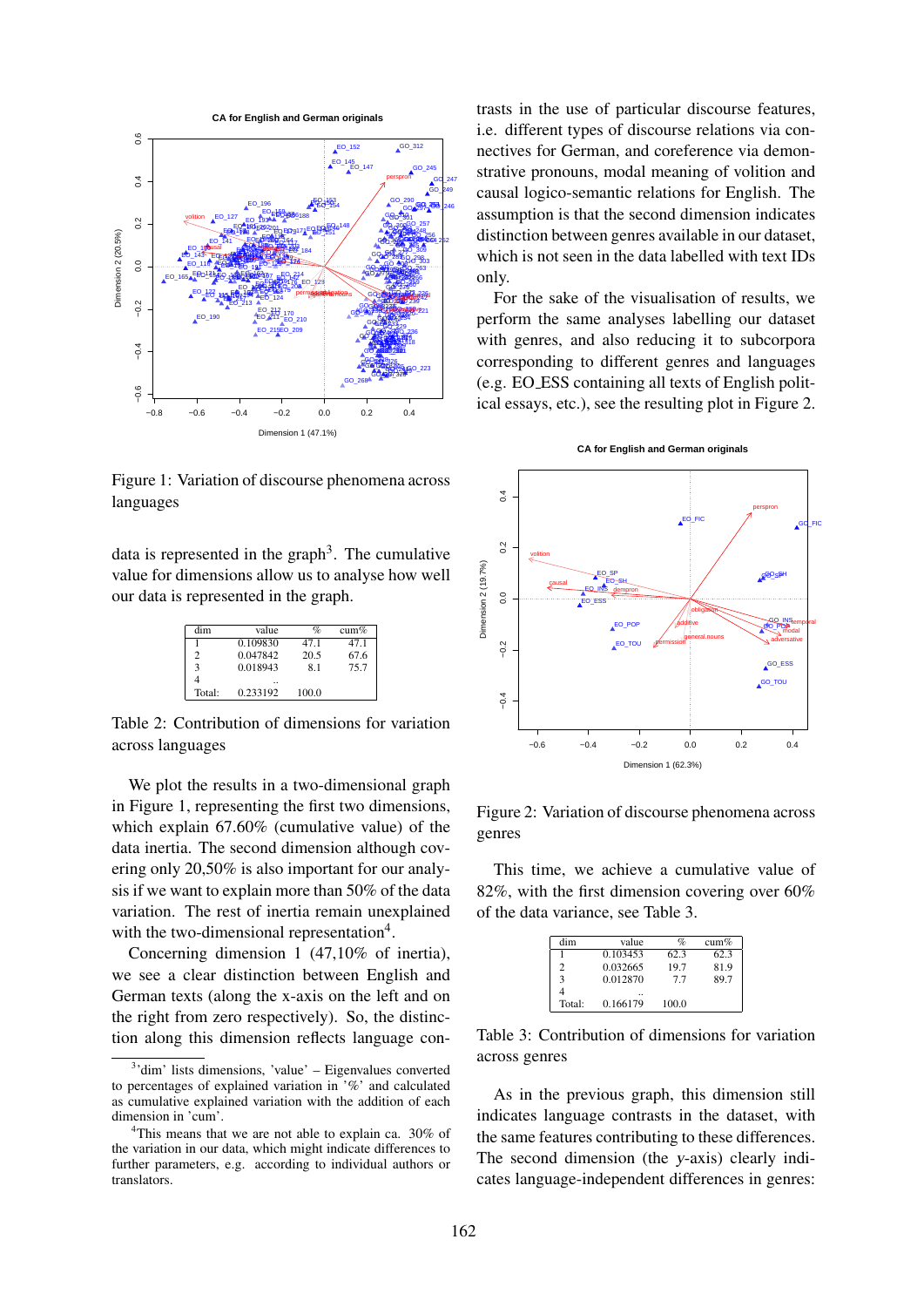tourism, essays and popular-scientific texts grouping together below zero (with additives, modality and general nouns as features), and fiction, political speeches and letters to shareholders above zero. The features of instruction manuals seem to be language-dependent, as the English and the German INS subcorpora are positioned on the opposite axis sides. Fictional texts of both languages are positioned at the edge of the genre axis, with personal pronouns contributing to this grouping, which coincides with the results obtained by Kunz and Lapshinova-Koltunski (2015) and Kunz et al. (2015) showing that fiction is best distinguished from the other genres for both languages with supervised classification techniques.

Automatic clustering deliver similar results, see Figure 3, with the exception of English fictional texts, which are classified along with the German fictional texts into the cluster of German subcorpora.



Figure 3: Classification of English and German subcorpora

#### 4.2 Originals and translations

In the next step, we include translated texts into our analysis. The translation data is labelled with HU and MT, indicating manual or automatic method of translation, whereas digits indicate translation variants. Thus, MT1 and MT2 are produced with two different SMT systems, and HU1 and HU2 were produced by two different groups of translators. The results of the bootstrap

resampling<sup>5</sup> suggests two classes in our data, illustrated in Figure 4.



Figure 4: Classification of originals and translations

As seen from the graph, our dataset is clustered into originals (on the right side) and translations (on the left side), which is apparently the most prominent difference in this data. This coincides with the statements of the theory of translationese, see (Gellerstam, 1986) or (Baker, 1993), that translations have their specific feature differing them from the source texts and comparable originals in the target language. A number of studies have shown that these features can be used to automatically discriminate between translated and non-translated texts, such as (Baroni and Bernardini, 2006; Ilisei et al., 2010; Koppel and Ordan, 2011). Our results show that this discrimination is also possible with discourse features, which means that translations differ from originals also in these properties.

The only exceptions in our results are manually produced translations of political speeches (HU2-SP) and instruction manuals (HU2-INS) classified together with political speeches and letters to shareholders originally written in German. Most of the smaller clusters within the bigger 'non-translated' class are grouped rather according to languages than genres, e.g. political essays, tourism texts, manuals and popular-scientific arti-

<sup>&</sup>lt;sup>5</sup>We achieve a good classification performance with an average error rate of 0,06.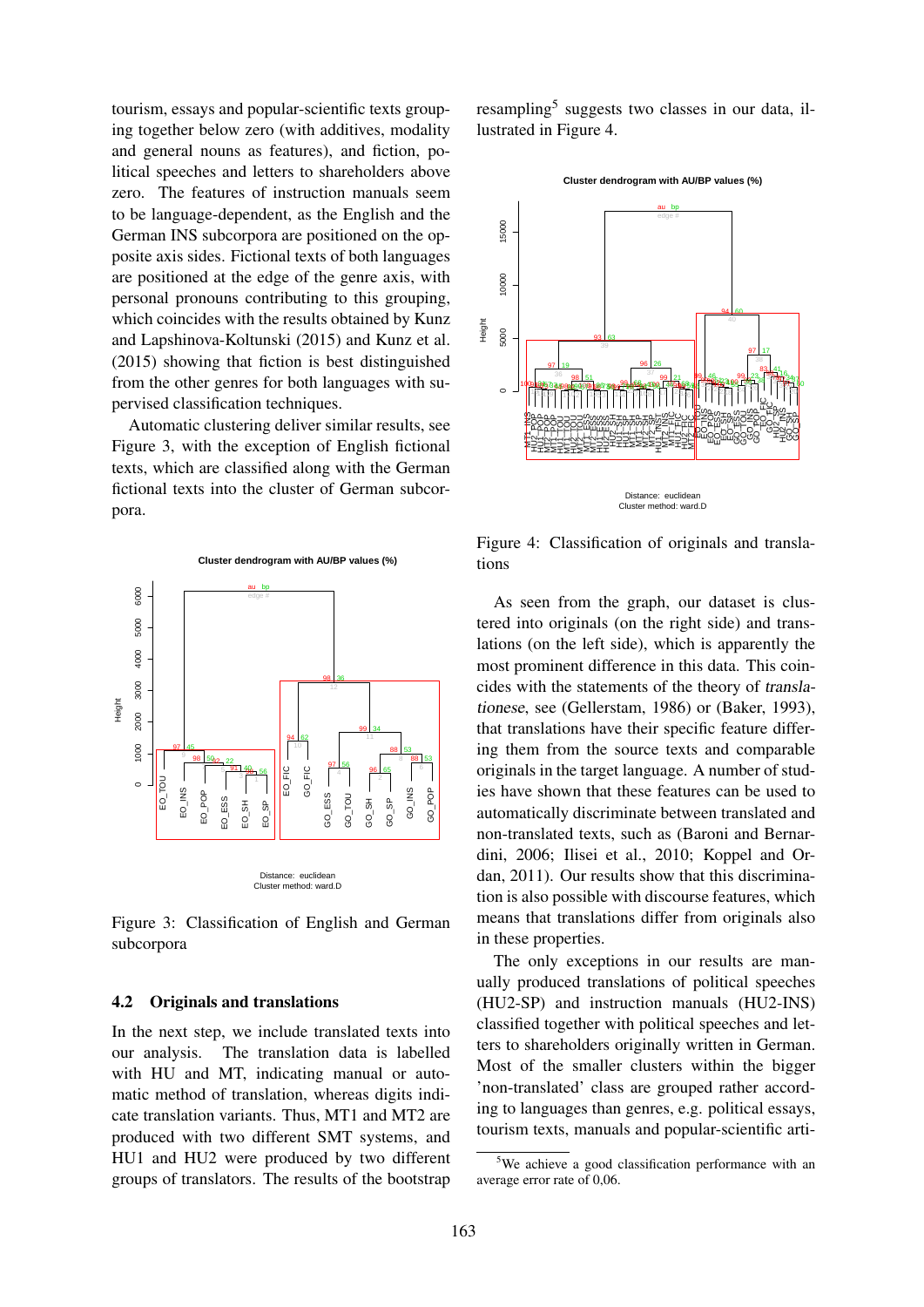cles.

Next, we want to prove if the observed difference between originals and translations is dependent on the source or the target language (which would indicate the phenomenon of shining through or normalisation). For this reason, we perform two classification experiments applying the same clustering technique and including German translation data and their English sources in the first experiment (Figure 5), and the same German translations together with German comparable non-translated texts in the second (Figure 6). The results show that in both cases, the data is separated into translations and originals, with the same two subcorpora as exceptions. So, no shining through/normalisation effect can be detected.



Figure 5: German translations and non-translated English source texts

### 4.3 Human and machine translations

Finally, we perform classification on the data subset containing translations only. The resulting dendrogram in Figure 7 reveals four heterogeneous classes of translations, all containing both manually and automatically produced outputs. The two human translations that were classified with the non-translated data in previous experiments in Section 4.2 form a cluster on their own. This is the only cluster containing one type of translations in the whole data subset. The other three clusters consist of a mixture of human and machine trans-





Figure 6: German translations and comparable German non-translated texts

clusters, as we observe groupings of translations of the same genres on smaller cluster nodes.



Figure 7: Human and machine translations

On the one hand, this suggests that genre is more prominent than translation method, i.e. there are more differences between various genres than between human and machine translations in the data under analysis, if discourse properties are concerned. On the other hand, the results may also indicate that discourse features are more informative in genre classification than in the dis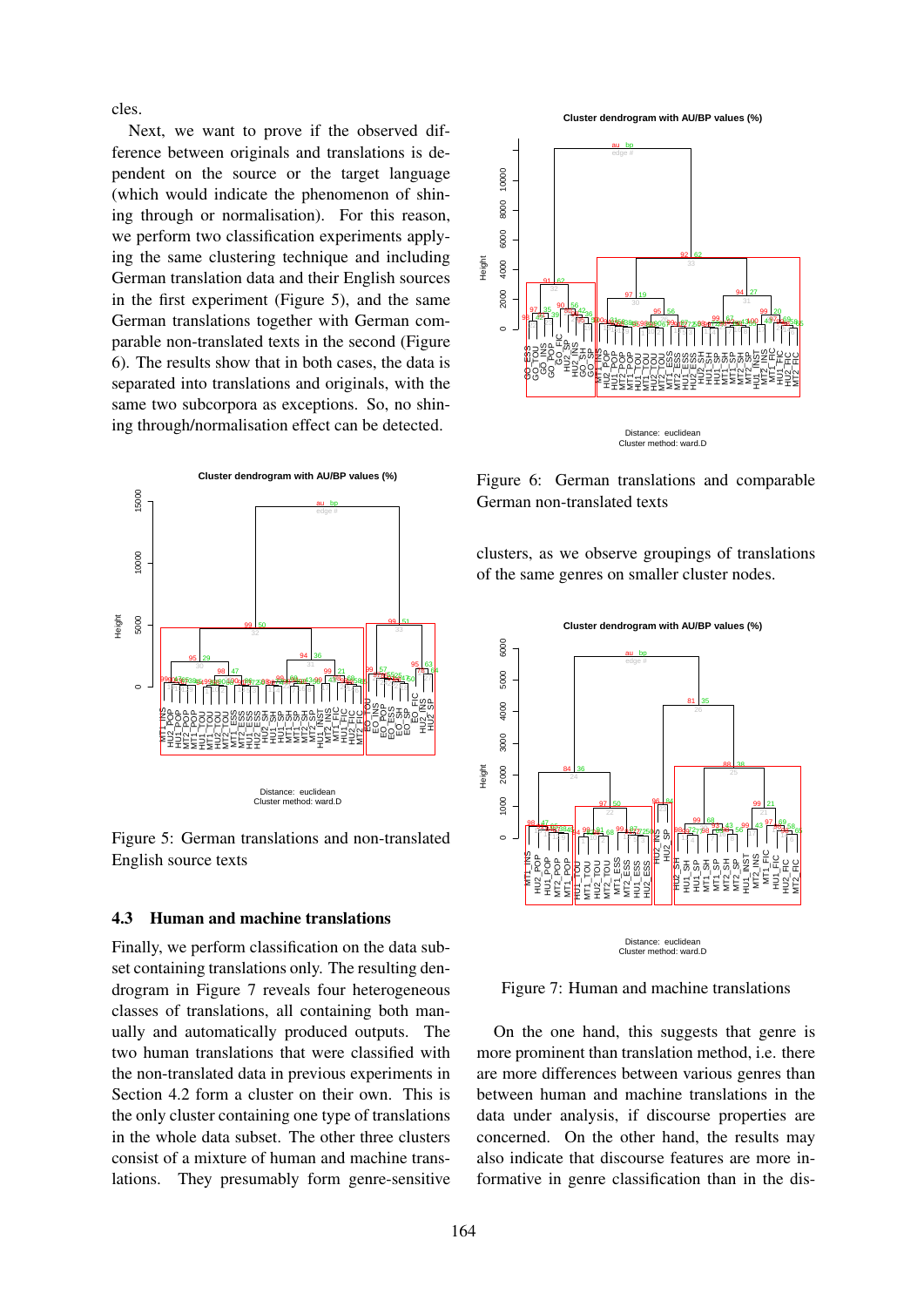tinction into human vs. machine. Similar results were shown by Zampieri and Lapshinova-Koltunski (2015) who were able to achieve better results in the classification between genres than between translation methods, operating with delexicalised n-grams and using supervised classification techniques. Therefore, we claim that the distributions of the discourse features under analysis are genre-dependent, which coincides with the results of the previous analyses within a number of multilingual genre studies.

As seen in the analyses above (see Figures 4, 5, 6 and 7), political speeches and letters to shareholders are always clustered together in translated data. Similar observations were also made in (Lapshinova-Koltunski, inpress) for a different set of features. According to Neumann (2013), these two registers seem to be closer in English than in German, and so, their commonalities in our translation data might indicate the influence of the source texts. However, CA performed on German and English originals reveal that these register are similar not only within each language, but also cross-lingually, as they are situated on the same level of the y-axis, see Figure 2. As a result, translations also reveal these similarities.

# 5 Conclusion and Discussion

We have demonstrated an example of a corpusbased analysis of discourse properties in a multilingual dataset which contains both translated and non-translated texts, using exploratory and automatic clustering techniques. The results show that discourse-related features vary depending on the languages and genres involved. Languages, even such closely related ones as English and German, have different preferences in the usage of discourse properties, which are also prone to interlingual variation in terms of genres. This knowledge on contrasts will be valuable not only for contrastive linguistics and translation studies, but also for natural language processing including statistical MT, as it is available in form of frequency-based information and can be used for language models. The observed variation of discourse properties is also influenced by the nature of the texts (translated vs. non-translated). Both human and machine translations have constellations of discourse properties different from those of their underlying originals, and from comparable non-translated texts in the target language.

Comparing machine-translated texts with those translated by humans, we stated that genremembership of translations determines more prominent differences between them than the methods they were translated with (manual vs. automatic). This points to the fact that machine translations resemble rather human translations than non-translated texts in both the source and the target languages, if discourse features are considered. On the one hand, this confirms the hypothesis of levelling out indicating that individual translated texts are more alike than individual original texts, in both source and target languages $<sup>6</sup>$ . On the</sup> other hand, our results conform to those obtained by Rabinovich and Wintner (2015) who show that multi-genre data is more difficult to be classified with translationese (translation-specific) features.

Furthermore, the results seem to contradict the findings in (Guzman et al., 2014), which used discourse information to develop automatic MT evaluation metrics. However, we believe that the differences in the outcome are caused by the nature of the dataset: translations in the present study originate from multiple genres, whereas Guzman et al. (2014) use news texts only. Intralingual variation in both English and German imply that if a model is applicable for a certain genre in one language, it is not necessarily applicable to a different genre of the same language, as the distributions of the underlying phenomena differ (sometimes) tremendously.

The contrasts between translated and nontranslated texts suggest that we need more research on how to incorporate discourse-based language models induced from comparable and not parallel data. In this way, we might achieve a closer approximation of machine translation to non-translated texts in a target language. This is relevant not only for the development of machine translation systems but also for their evaluation, as the similarities between a reference and an MT output might be confounding in the quality judgement, if discourse phenomena are concerned. In the future, experiments could be planned that apply the present results for the development and evaluation of MT. Moreover, it would be interesting to learn if the differences between translated and original text affect perception of the quality of the text, for which experiments involving human judgements are required.

<sup>6</sup>Variation in individual translators is not considered.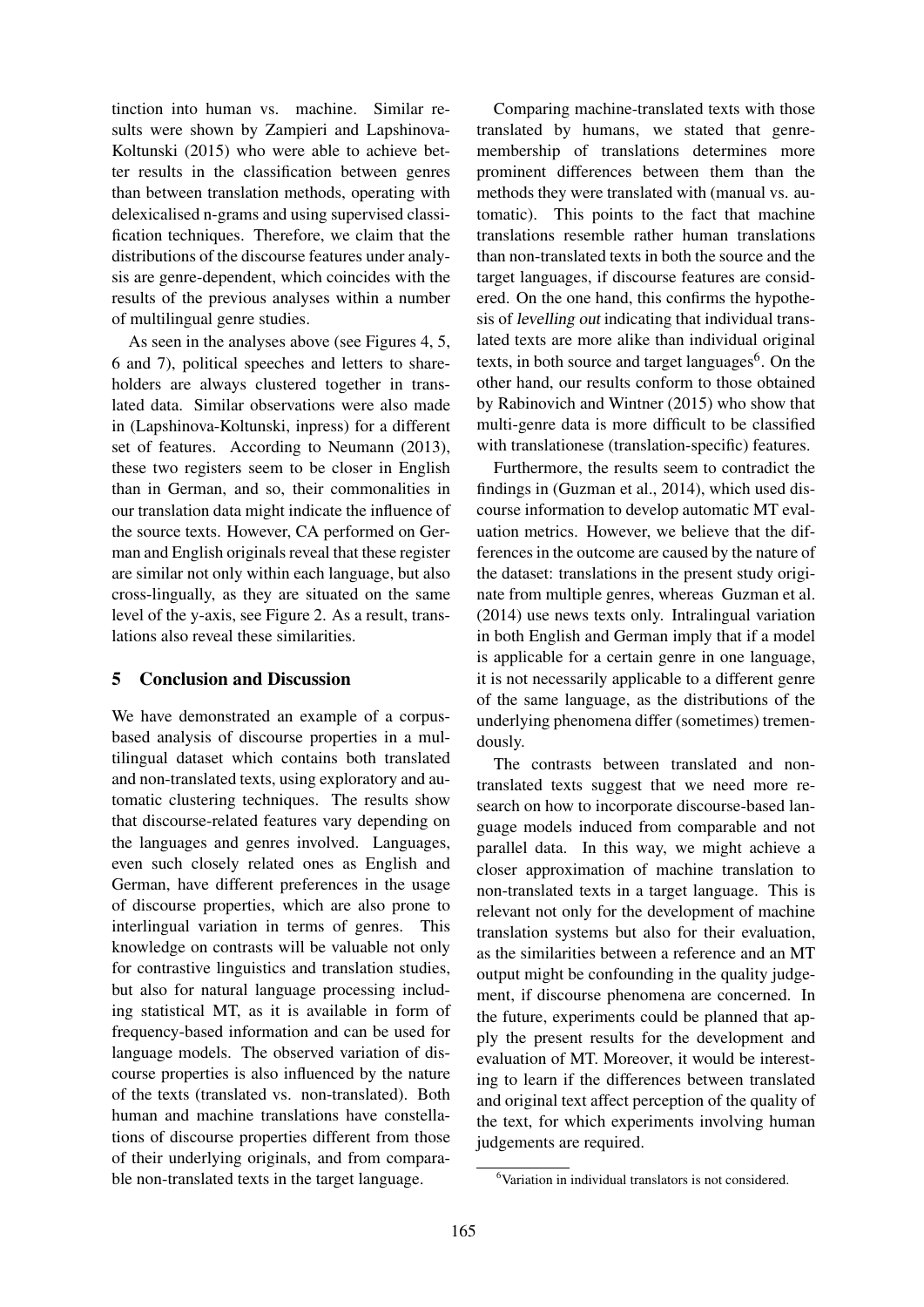#### References

- R. Harald Baayen. 2008. *Analyzing Linguistic Data. A Practical Introduction to Statistics Using R*. Cambridge University Press.
- Mona Baker. 1993. Corpus linguistics and translation studies: Implications and applications. In G. Francis Baker M. and E. Tognini-Bonelli, editors, *Text and Technology: in Honour of John Sinclair*, pages 233– 250. Benjamins, Amsterdam.
- Marco Baroni and Silvia Bernardini. 2006. A new approach to the study of translationese: Machinelearning the difference between original and translated text. *Literary and Linguistic Computing*, 21(3):259–274.
- Viktor Becher. 2011. *Explicitation and implicitation in translation. A corpus-based study of English-German and German-English translations of business texts*. Ph.D. thesis, Universität Hamburg.
- Douglas Biber, Stig Johansson, Geoffrey Leech, Susan Conrad, and Edward Finegan. 1999. *Longman Grammar of Spoken and Written English*. Longman, Harlow.
- Mario Bisiada. 2014. Lösen sie Schachtelsätze möglichst auf: The impact of editorial guidelines on sentence splitting in german business article translations. *Applied Linguistics*, 3.
- Shoshana Blum-Kulka. 1986. Shifts of cohesion and coherence in translation. In Juliane House and Shoshana Blum-Kulka, editors, *Interlingual and intercultural communication*, pages 17–35. Gunter Narr, Tübingen.
- Kristin Bührig and Juliane House. 2004. Connectivity in translation: Transitions from orality to literacy. In J. House and J. Rehbein, editors, *Multilingual Communication*, pages 87–114. Benjamins, Amsterdam.
- Brian S. Everitt, Sabine Landau, Morven Leese, and Daniel Stahl. 2011. *Cluster Analysis*. Wiley series in probability and statistics. Wiley.
- Martin Gellerstam. 1986. Translationese in Swedish novels translated from English. In L. Wollin and H. Lindquist, editors, *Translation Studies in Scandinavia*, pages 88–95. CWK Gleerup, Lund.
- Michael J. Greenacre. 2007. *Correspondence analysis in practice*. Chapman & Hall/CRC, Boca Raton.
- Liane Guillou. 2012. Improving pronoun translation for statistical machine translation. In *EACL 2012, 13th Conference of the European Chapter of the Association for Computational Linguistics, Avignon, France, April 23-27, 2012*, pages 1–10.
- Francisco Guzman, Shafiq Joty, Lluís Màrquez, and Preslav Nakov. 2014. Using discourse structure improves machine translation evaluation. In *Proceedings of the 52nd Annual Meeting of the Association for Computational Linguistics (Volume 1: Long*

*Papers)*, pages 687–698. Association for Computational Linguistics.

- M.A.K. Halliday and Ruqaiya Hasan. 1976. *Cohesion in English*. Longman, London, New York.
- Silvia Hansen-Schirra, Stella Neumann, and Erich Steiner. 2012. *Cross-linguistic Corpora for the Study of Translations. Insights from the Language Pair English-German*. de Gruyter, Berlin, New York.
- Christian Hardmeier and Marcello Federico. 2010. Modelling pronominal anaphora in statistical machine translation. In *IWSLT (International Workshop on Spoken Language Translation); Paris, France; December 2nd and 3rd, 2010.*, pages 283– 289.
- Christian Hardmeier. 2014. *Discourse in statistical machine translation*. Ph.D. thesis, Uppsala: Acta Universitatis Upsaliensis.
- Torsten Hothorn and Brian S. Everitt. 2014. *A Handbook of Statistical Analyses Using R*. Chapman & Hall/CRC Press, 3rd edition.
- Iustina Ilisei, Diana Inkpen, Gloria Corpas Pastor, and Ruslan Mitkov. 2010. Identification of translationese: A machine learning approach. In *Computational linguistics and intelligent text processing*, pages 503–511. Springer Berlin Heidelberg.
- Gard B. Jenset and Barbara McGillivray. 2012. Multivariate analyses of affix productivity in translated english. In Michael P. Oakes and Meng Ji, editors, *Quantitative Methods in Corpus-Based Translation Studies*, pages 301–324. John Benjamins.
- Philipp Koehn. 2005. Europarl: A Parallel Corpus for Statistical Machine Translation. In *Conference Proceedings: the tenth Machine Translation Summit*, pages 79–86, Phuket, Thailand. AAMT.
- Moshe Koppel and Noam Ordan. 2011. Translationese and its dialects. *Proceedings of the 49th Annual Meeting of the Association for Computational Linguistics (ACL-2011)*, June.
- Kerstin Kunz and Ekaterina Lapshinova-Koltunski. 2015. Cross-linguistic analysis of discourse variation across registers. *Special Issue of Nordic Journal of English Studies*, 14(1):258–288.
- Kerstin Kunz, Stefania Degaetano-Ortlieb, Ekaterina Lapshinova-Koltunski, Katrin Menzel, and Erich Steiner. 2015. Gecco – an empirically-based comparison of english-german cohesion. In G. De Sutter, I. Delaere, and M.-A. Lefer, editors, *New Ways of Analysing Translational Behaviour in Corpus-Based Translation Studies*. Mouton de Gruyter. TILSM series.
- Ekaterina Lapshinova-Koltunski. 2013. Vartra: A comparable corpus for analysis of translation variation. In *Proceedings of the Sixth Workshop on Building and Using Comparable Corpora*, pages 77–86,